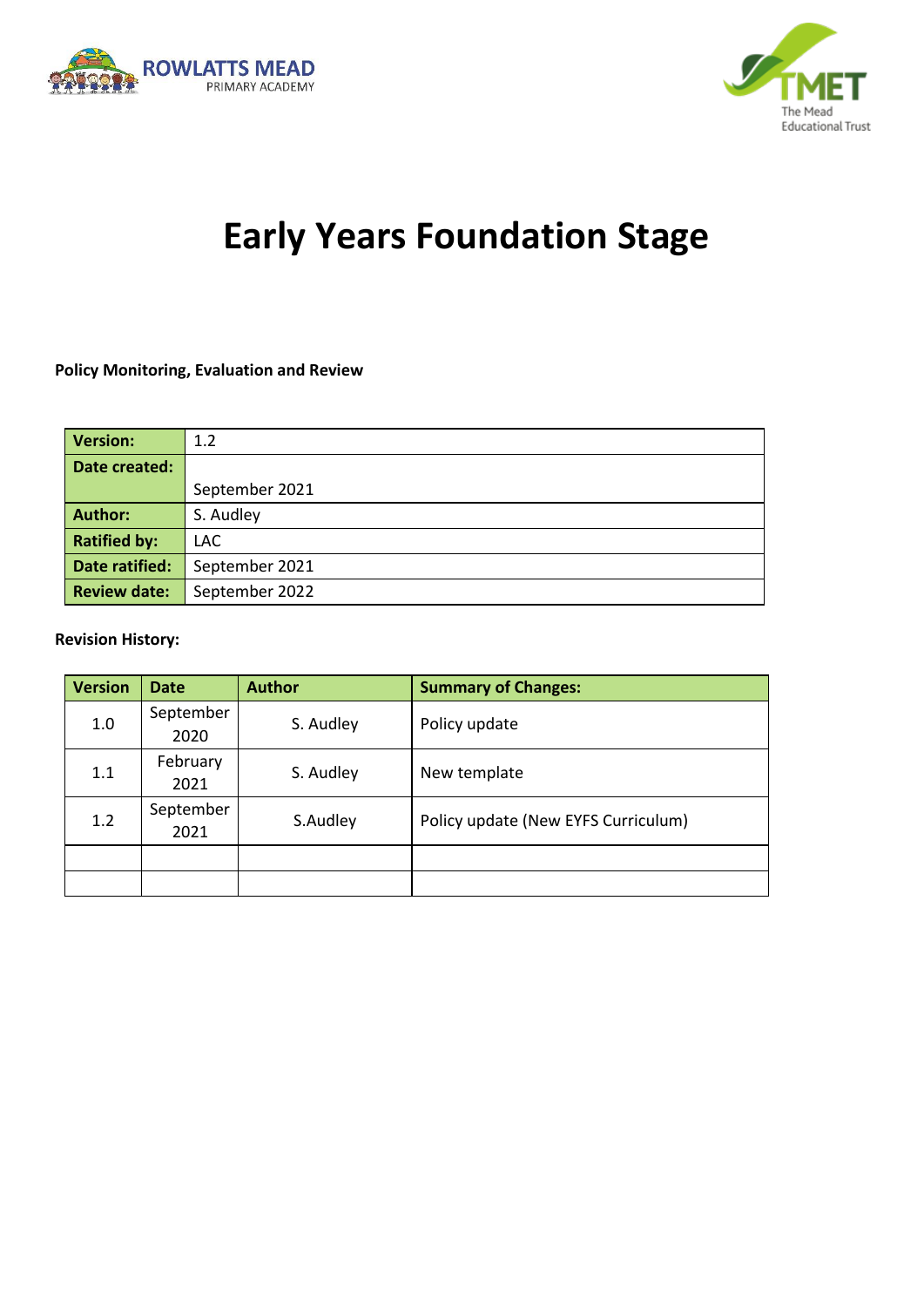#### Introduction

*'Every child deserves the best possible start in life and the support that enables them to fulfil their potential. Children develop quickly in the early years and a child's experiences between birth and age five have a major impact on their future life chances. A secure, safe and happy childhood is important in its own right. Good parenting and high quality early learning together provide the foundation children need to make the most of their abilities and talents as they grow up.'*

Statutory framework for the early years foundation stage - Department for Education 2021

The Early Years Foundation Stage applies to children from birth to the end of the reception year. At Rowlatts Mead Primary Academy children are admitted to reception in the September following their fourth birthday.

Early childhood is the foundation on which children build the rest of their lives. At Rowlatts Mead Primary Academy we greatly value the importance that the EYFS plays in laying secure foundations for future learning and development.

However, we also believe that early childhood is valid in itself as part of life. It is important to view the EYFS as preparation for life and not simply preparation for the next stage of education.

#### **Aims & Objectives**

We aim to support all children to become independent and collaborative learners. We will provide a broad and balanced curriculum that will enable each child to develop personally, socially, emotionally, spiritually, physically, creatively and intellectually to their full potential.

At Rowlatts Mead Primary Academy, we will:

- Provide a happy, safe, stimulating and challenging programme of learning and development for the children to experience as they begin their journey through school.
- Provide a broad, balanced, relevant and creative curriculum that will set in place firm foundations for further learning and development in Key Stage 1 and beyond and enable choice and decision making, fostering independence and self-confidence.
- Use and value what each child can do, assessing their individual needs and helping each child to progress.
- Develop excellent relationships with parents and carers to build a strong partnership in supporting their children.
- Provide a caring and inclusive learning environment which is sensitive to the requirements of the individual child including those who have additional needs.

The early-years education we offer our children is based on the following principles:

- It builds on what our children already know and can do:
- It ensures that no child is excluded or disadvantaged;
- It offers a structure for learning that has a range of starting points, content that matches the needs of young children, and activities that provide opportunities for learning both indoors and outdoors;
- It provides a rich and stimulating environment;
- It acknowledges the importance of a full working partnership with parents and carers.
- •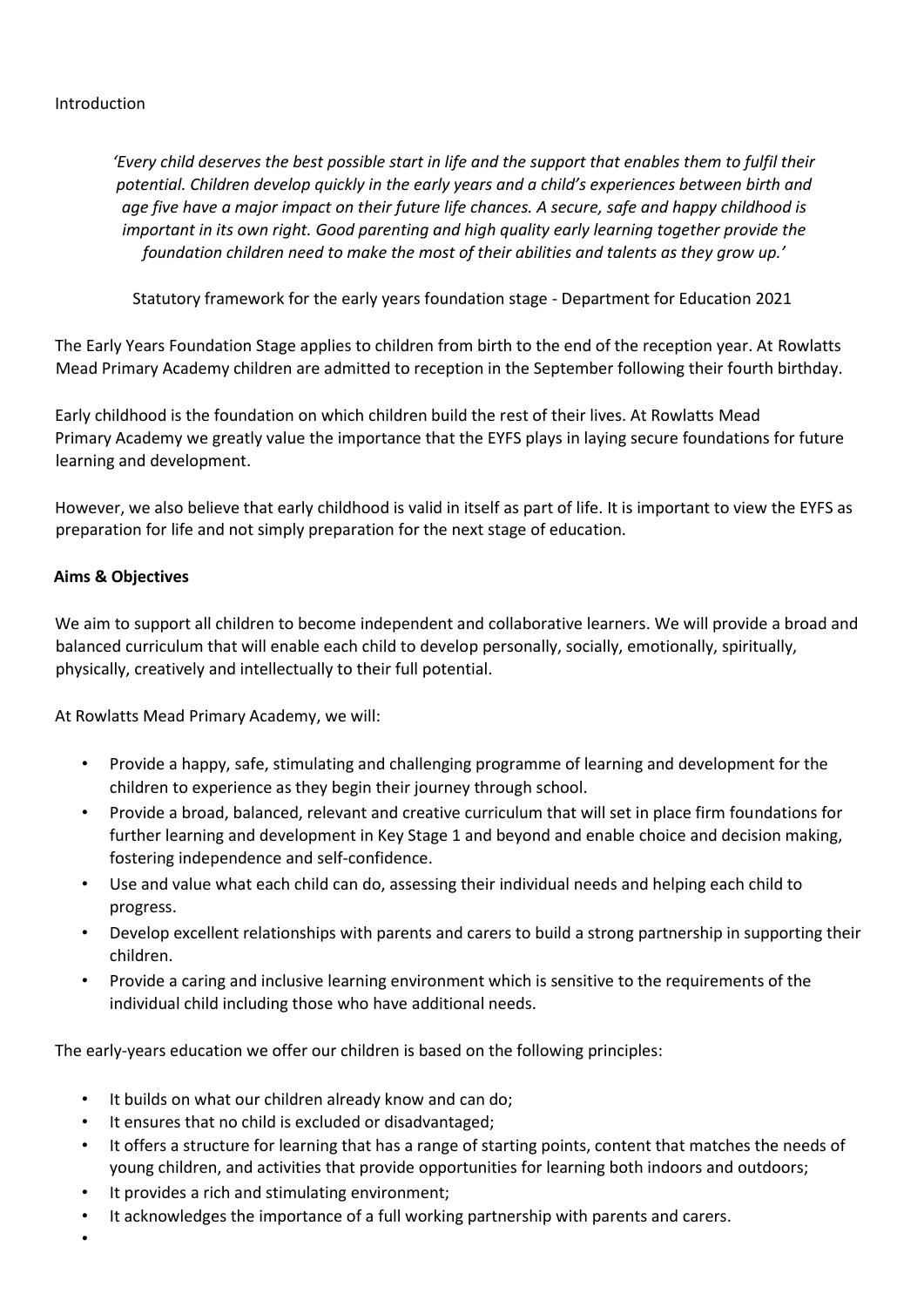## **The Early Years Foundation Stage is based on four themes:**

- A Unique Child
- Positive Relationships
- Enabling Environments
- Learning and Development

## **A Unique Child**

At Rowlatts Mead Primary Academy we recognise that every child is a competent learner who can be resilient, capable, confident and self-assured. We recognise that children develop in individual ways and at varying rates. Children's attitudes and dispositions to learning are influenced by feedback from others; we use praise and encouragement, as well as celebration and rewards, to encourage children to develop a positive attitude to learning.

Inclusion - We value the diversity of individuals within the school and believe that every child matters. All children at Rowlatts Mead Primary School are treated fairly regardless of race, gender, religion or abilities. All families are valued within our school.

We give our children every opportunity to achieve their personal best and planning is adapted to meet the needs of all groups and abilities. We do this by taking account of our children's range of life experiences when we are planning for their learning.

At the Foundation Stage we set realistic and challenging expectations keyed to the needs of our children, so that most achieve the Early Learning Goals by the end of the stage. We do this through:

- Planning opportunities that build upon and extend children's knowledge, experience and interests, and develop their self-esteem and confidence;
- Using a wide range of teaching strategies based on children's learning needs;
- Providing a wide range of opportunities to motivate and support children and to help them learn effectively;
- Offering a safe and supportive learning environment in which the contribution of all children is valued;
- Employing resources which reflect diversity and are free from discrimination and stereotyping;
- Planning challenging activities to meet the needs of both boys and girls, of children with special educational needs, of children who are more able, of children with disabilities, of children from all social and cultural backgrounds, of children from different ethnic groups, and of those from diverse linguistic backgrounds;
- Monitoring children's progress and taking action to provide support as necessary (such as referrals to speech therapy).
- Working closely with parents, carers and other outside agencies to ensure all children's needs are met and we enable them to access the curriculum and make good progress.

#### **Positive Relationships**

At Rowlatts Mead Primary Academy we recognise that children learn to be strong, confident and independent from being in secure relationships. We aim to develop caring, respectful, professional relationships with the children and their families.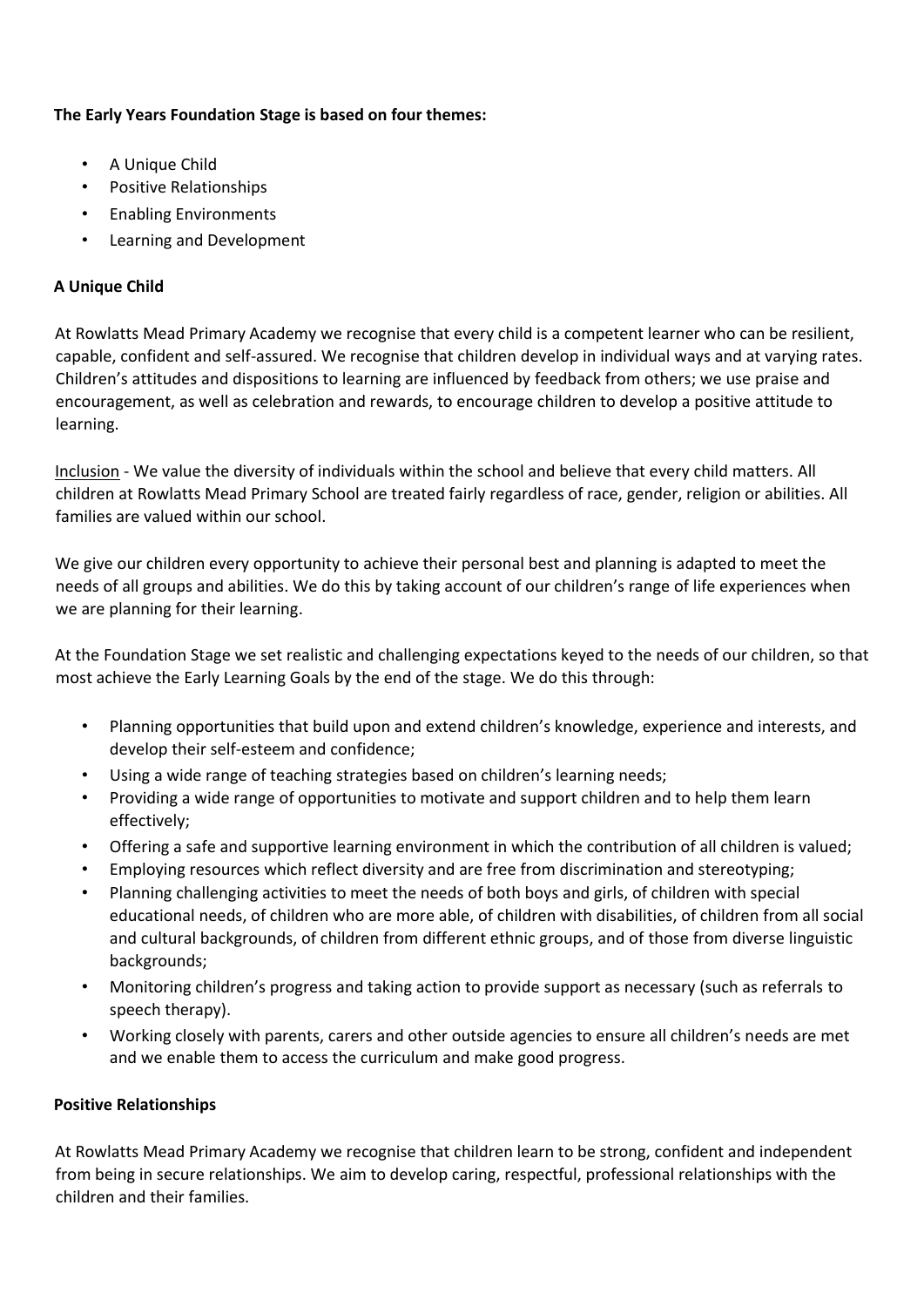Parents as Partners - We recognise that parents/carers are children's first and most enduring educators and we value being partners with them in their child's education through:

- Talking to parents/carers before their child starts school at induction meetings.
- Arranging, where possible, visits by the teacher to all children in their home setting or childcare provision prior to their starting school.
- Providing a handbook of information about commencing Reception and Nursery at Rowlatts Mead Primary Academy.
- Inviting parents/carers and children the opportunity to spend time in Nursery Class for three induction visits before starting school.
- Providing an induction meeting for Reception and Nursery parents/carers to meet with staff to discuss school routines, expectations and to answer any questions parents/carers may have.
- Providing a parent support pack with resources and information of each terms topics and key learning points.
- Operating an open door policy for parents/carers with any queries or concerns. Conversely, if Foundation staff have concerns about the progress of a child, they will immediately approach parents and carers to discuss them.
- Written contact through the school newsletters.
- Inviting parents to attend informal meetings about areas of the curriculum, such as phonics or reading.
- Sharing regularly the children's 'Learning Journey' with parents/carers and valuing the on-going contributions to this from parents/carers.
- Offering two parent/teacher consultation meetings per year at which their child's progress is discussed.
- Sending a written report on their child's attainment and progress at the end of their time in reception and nursery.
- Parents are invited to a range of activities throughout the school year such as assemblies, workshops, Christmas productions and sports day etc.
- Offering opportunities for parents and carers to visit the school on a volunteer basis to assist with the children's learning e.g. hearing readers.
- Using WEDUC as a communication tool with parents and to set homework.

## **Staffing**

F2 – 2 class teachers and 2 teaching assistants plus specifically appointed staff to support children with additional needs.

F1 – 1 class teacher and 1 Level 3 teaching assistant with a ratio of 1 member of staff for every 13 children All staff in the Foundation Stage aim to develop good relationships with all children, interacting positively with them and taking time to listen to them.

## **Enabling Environments**

At Rowlatts Mead Primary Academy we recognise that the environment plays a key role in supporting and extending the children's development, where the children feel confident, secure and challenged. The children have daily access to an indoor and outdoor environment that is set up in discrete areas of learning with planned continuous provision.

Play-based learning is paramount and children have opportunities to direct their own learning with planned opportunities provided by staff.

We plan a learning environment, both indoors and outdoors, that encourages a positive attitude to learning and reflects the individual's interests, passions and abilities. We use materials and equipment that reflect both the community that the children come from and the wider world. We encourage the children to make their own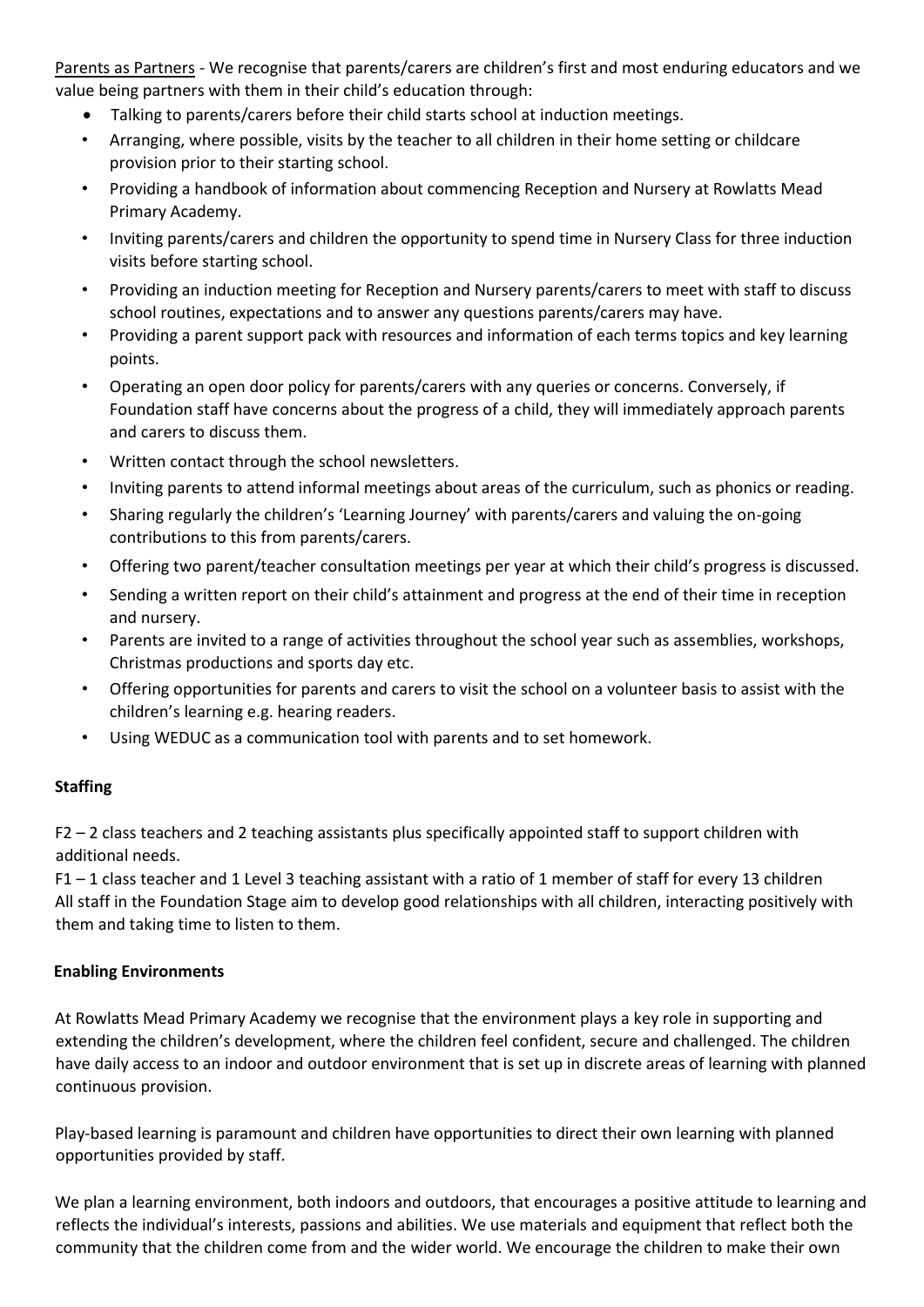selection of the activities on offer, as we believe that this encourages independent learning. We ensure that resources and spaces are safe to use and checked regularly.

## **Learning and Developing**

The EYFS Curriculum – Our curriculum for the Foundation Stage reflects the areas of learning identified in the Early Learning Goals.

There are seven areas of learning and development that must shape educational provision in early years settings. All areas of learning and development are important and inter-connected. None of the areas of learning can be delivered in isolation from the others. Our children's learning experiences enable them to develop competency and skill across a number of learning areas.

They require a balance of adult led and child initiated activities in order for most children to reach the levels required at the end of EYFS. Three areas are particularly crucial for igniting children's curiosity and enthusiasm for learning, and for building their capacity to learn, form relationships and thrive.

The three Prime areas are:

- Personal, Social and Emotional Development
- Communication and Language
- Physical Development

Staff will also support children in four specific areas, through which the three prime areas are strengthened and applied.

Specific Areas:

- Literacy
- **Mathematics**
- Understanding the world
- Expressive arts and design

Children's development levels are assessed and as the year progresses, the balance will shift towards a more equal focus on all areas of learning, as children grow in confidence and ability within the three prime areas.

However, if a child's progress in any of the prime areas gives cause for concern, staff will discuss this with the child's parents/carers and agree how to support the child.

Reception pupils also participate in a daily phonics sessions, following the 'Read Write Inc' programme

#### **Stretch and challenge**

All children are stretched and challenge through Blooms Taxonomy questions to develop higher order thinking skills. Also, through clearly differentiated activity challenges. Where a child shows exceptional ability their needs are met through accessing specific programmes e.g Accelerated readers.

#### **Characteristics of Effective Learning**

We ensure that our environment and delivery of the curriculum incorporates the three characteristics of effective teaching and learning: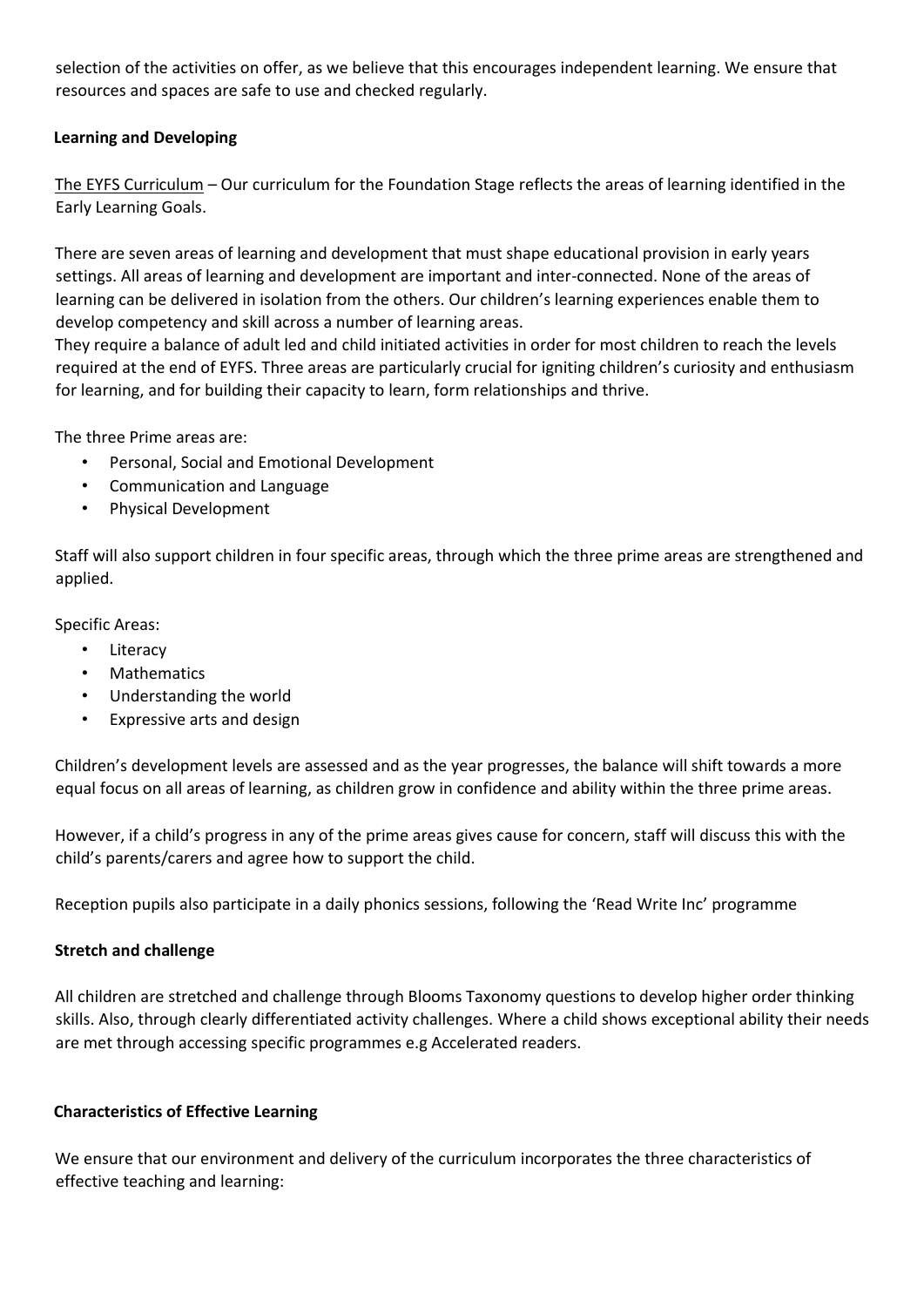• Playing and exploring - children will have opportunities to investigate and experience things, and 'have a go'.

*'Children's play reflects their wide ranging and varied interests and preoccupations. In their play children learn at their highest level. Play with peers is important for children's development.'* Through play, our children explore and develop learning experiences, which help them make sense of the world. They practise and build up ideas, learn how to control themselves and understand the need for rules. They have the opportunity to think creatively alongside other children as well as on their own. They communicate with others as they investigate and solve problems.

• Active learning - children will have time and space to concentrate and keep on trying if they encounter difficulties, and enjoy their achievements.

*'Children learn best through physical and mental challenges. Active learning involves other people, objects, ideas and events that engage and involve children for sustained periods.'* 

Active learning occurs when children are motivated and interested. Children need some independence and control over their learning. As children develop their confidence, they learn to make decisions. It provides children with a sense of satisfaction as they take ownership of their learning.

• Creating and thinking critically - we encourage and support children to have and develop their own ideas, make links between ideas, and develop strategies for doing things. *"When children have opportunities to play with ideas in different situations and with a variety of resources, they discover connections and come to new and better understandings and ways of doing things. Adult support in this process enhances their ability to think critically and ask questions."* 

Children should be given the opportunity to be creative through all areas of learning. Adults can support children's thinking and help them make connections by showing interest, offering encouragement, clarifying ideas and asking open ended questions. Children can access resources and move around the classroom freely and purposefully to extend their learning.

Planning - The Early Learning Goals provide the basis for planning throughout the Foundation Stage. Teachers use the national schemes of work, where appropriate, to support their planning for individual children. The planning objectives within the Foundation Stage are from the Development Matters Statements from the Early Years Foundation Stage document. The planning is based upon themes with discrete phonics, maths and reading directed teaching.

Observations - Foundation Stage staff use observations as the basis for planning. Staff are skilled at observing children to identify their achievements, interests and next steps for learning. These observations then lead the direction of the planning. Relevant and significant observations are recorded on Tapestry.

Assessment - During the first six weeks of the Autumn term all pupils in Reception are assessed in Mathematics, Literacy, Communication and Language using the new Reception Baseline Assessment. The results are held by the Department for Education and will be used to measure progress at the end of Year 6. Staff also carry out an internal baseline assessment looking at all 7 areas of learning. These assessments allow us to identify patterns of attainment within the cohort, in order to adjust the teaching programme for individual children and groups of children.

Progress data is collected at four points in the school year. Baseline, Autumn, Spring and Summer. Progress is recorded on Target Tracker.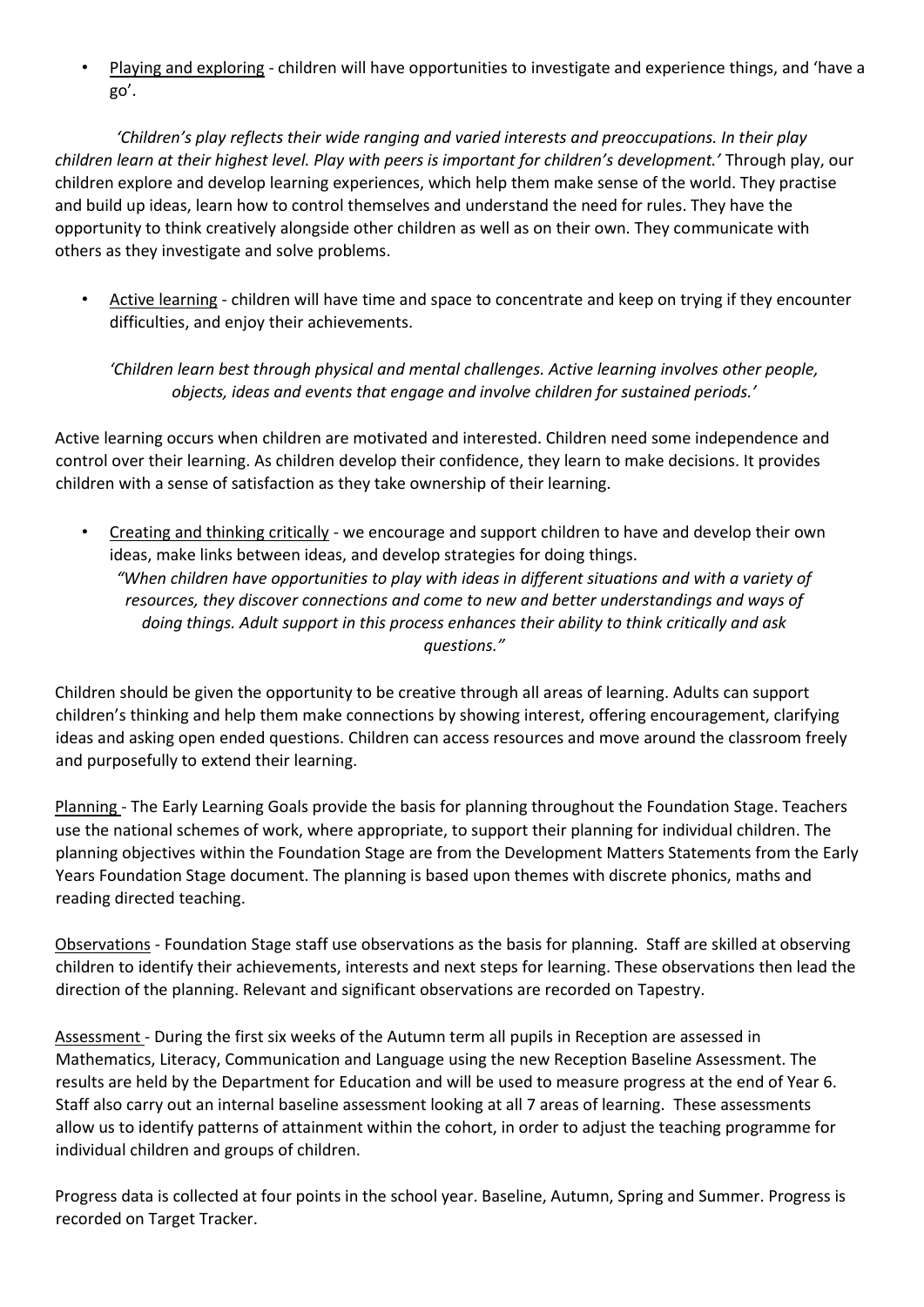'Target Tracker' is used to track children's progress and is updated at the end of each term. This provides a summary sheet for each child which feeds into the whole-school assessment and tracking process.

The Foundation Stage Profile is the nationally employed assessment tool that enables teachers to record their observations at the end of the Foundation Stage, and to summarise their pupils' progress towards the Early Learning Goals. It covers each of the seven areas of learning contained in the curriculum guidance for the Foundation Stage.

We record each child's level of development against the 17 early Learning goals as Emerging or Expected. From September 2021 there is no longer an Exceeding judgement. We make regular assessments of children's learning, and we use this information to ensure that future planning reflects identified needs.

Assessment in the Foundation Stage takes the form of both formal and informal observations, photographic evidence and through planned activities. Assessment is completed regularly and involves both the teacher and other adults, as appropriate. The collection of assessment data in the Foundation Stage Profile is a statutory requirement.

The teacher keeps progress records and learning journals and records examples of each child's work. These progress books contain a wide range of evidence that we share with parents at each parental consultation meeting.

At the end of the final term in Reception we send a summary of these assessments to the LA for analysis. The child's next teacher uses this information to make plans for the year ahead. We share this information too at parental consultation meetings and in the end-of-year report.

Parents receive an annual written report that offers brief comments on each child's progress in each area of learning. It highlights the child's strengths and development needs, and gives details of the child's general progress.

The Learning Environment -The Foundation Stage classroom is organised to allow children to explore and learn securely and safely. There are specific areas where the children can be active, be quiet, creative etc.

Children have access to both inside and outside area across the day; this has a positive effect on the children's development. The Foundation Stage has its own outdoor classroom area as well as its own playground, complete with trim trail. Being outdoors offers opportunities for doing things in different ways and in different scales than when indoors. The children can explore, use their senses and be physically active and exuberant. All areas of the curriculum can be explored outside.

## **Teaching & Learning Styles**

The features of effective teaching and learning in our school are defined in our policy on teaching and learning. They apply to teaching and learning in the Foundation Stage just as much as they do to the teaching and learning in Key Stage 1 or 2.

The more general features of good practice in our school that relate to the Foundation Stage are:

- the partnership between teachers and parents, carers and other settings that helps our children to feel secure at school, and to develop a sense of well-being and achievement;
- the understanding that teachers have of how children develop and learn, and how this must be reflected in their teaching;
- the range of approaches that provide first-hand experiences, give clear explanations, make appropriate interventions, and extend and develop the children's play, talk or other means of communication;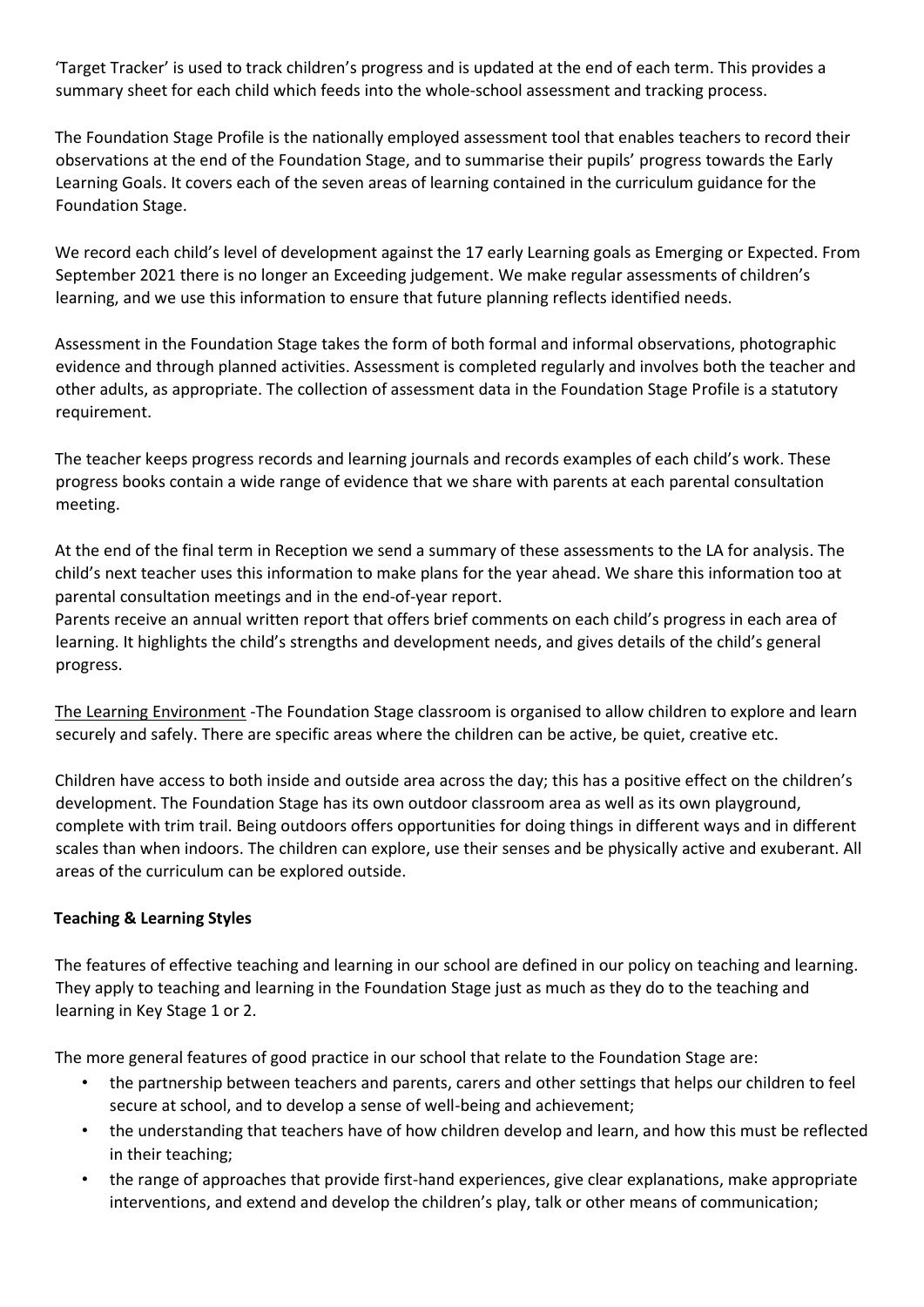- the carefully planned curriculum that helps children achieve the Early Learning Goals by the end of the Foundation Stage;
- the provision for children to take part in activities that build on and extend their interests, and develop their intellectual, physical, social and emotional abilities;
- the encouragement for children to communicate and talk about their learning, and to develop independence and self-management;
- the support for learning, with appropriate and accessible space, facilities and equipment, both indoors and outdoors;
- the identification, through observations, of children's progress and future learning needs, which are regularly shared with parents;
- the good relationships between our school and the other educational settings in which the children have been learning before joining our school;
- the clear aims of our work, and the regular monitoring of our work to evaluate and improve it;
- the regular identification of training needs for all adults working at the Foundation Stage.

## **Transition**

Starting school can be a difficult time for young children; we therefore plan this time carefully to support children with the transition and to ensure it is as smooth as possible for each child and that they settle in to their new class quickly and happily.

Starting Reception and Nursery – Parents of all children starting in the next academic year will be invited to an Induction meeting in the Summer term to meet their child's new teachers and other key staff and learn more about the Reception curriculum. This is an opportunity for staff to

Explain about uniform, PE kit and school dinners/ free school meals

- Explain about holidays and absences
- Purchase uniform and book bag if requested
- Explain the arrangements for the gradual induction in to reception and nursery

Starting in Key Stage 1 (Year 1) - Throughout the Reception year, each child's involvement in whole school life will have been built upon; many of the teaching and support staff will already be familiar people to them. They will have taken part in Key Stage and whole school assemblies as well as sharing playtimes with the Key Stage 1 children.

Children have the opportunity to meet their new class teacher and spend transition mornings in their new class during the summer term.

## **Safeguarding & Welfare**

*'Children learn best when they are healthy, safe and secure, when their individual needs are met, and when they have positive relationships with the adults caring for them.' (Statutory Framework for EYFS 2014)* 

At Rowlatts Mead Primary Academy, we understand that we are legally required to comply with welfare requirements as stated in the Statutory Framework for Early Years Foundation Stage 2014.

- To provide a setting that is welcoming, safe and stimulating where children can grow in confidence;  $\mathbb D$ Promote good health;
- Manage behaviour effectively in a manner appropriate for the children's stage of development and individual needs